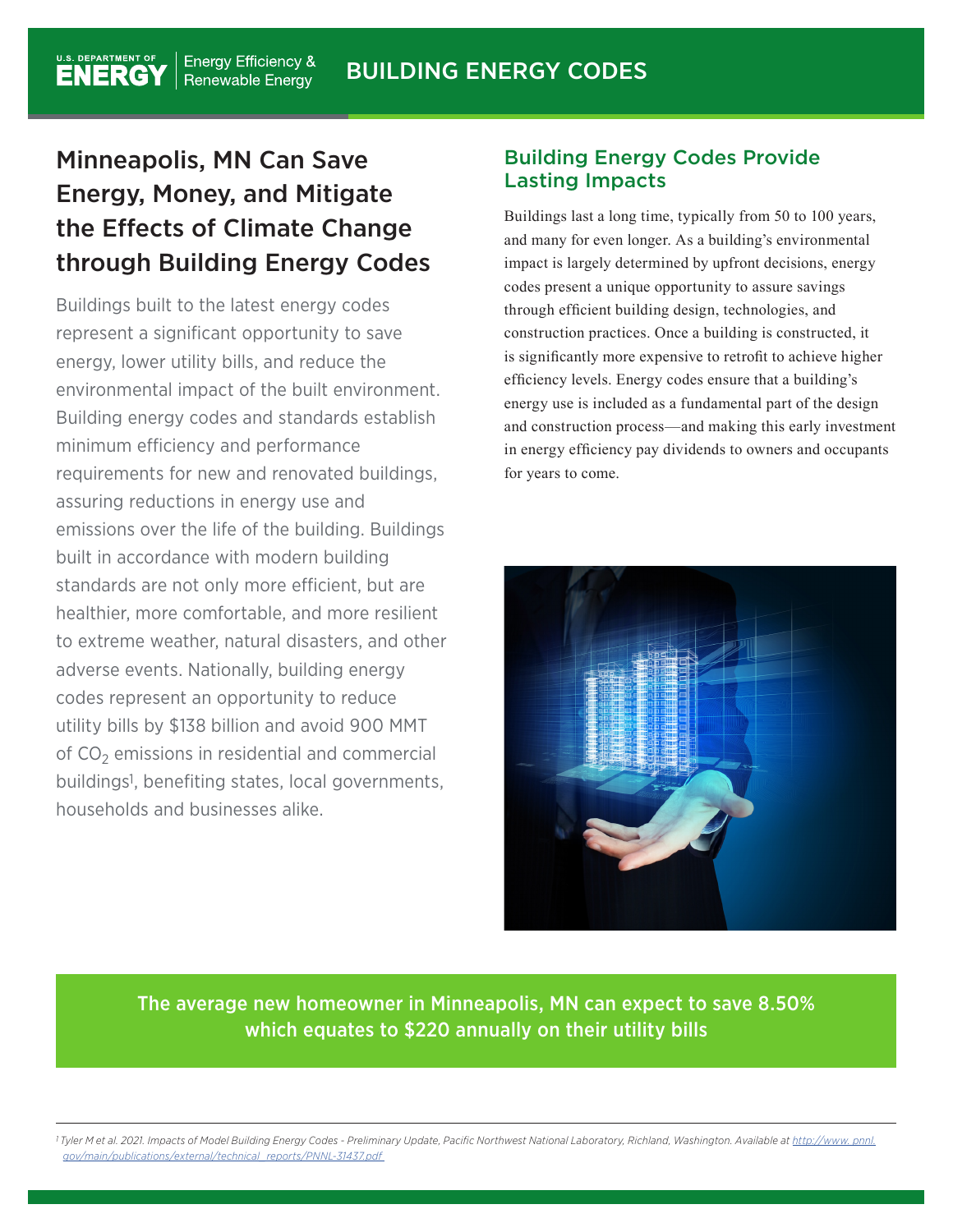### Residential Buildings

New homes built to the 2021 IECC will save homeowners energy which translates into lower operating costs and utility bill savings. While investments in energy efficiency can increase the incremental "first costs" of construction, the resulting savings outweigh any increases in costs, as shown in the table below. Life-cycle cost  $(LCC)^2$  is the best metric for assessing the cost-benefit and economic impacts of building energy codes, and it best balances first costs against longer term savings, and accounts for maintenance, repairs, replacements, and other operational costs which can have a significant impact on the overall cost of ownership<sup>3</sup>.

When net LCC savings are positive, the updated code edition is cost effective for homeowners. **Net LCC savings in Minneapolis, MN are \$2,539, with most households seeing positive cashflow in as little as 5 years.** 

The results shown below are weighted averages for common home configurations, including foundation and fuel types, across all climate zones in Minneapolis, MN. Learn more about how the U.S. Department of Energy assesses the energy and cost impacts of building energy codes at energycodes.gov4.

| <b>Metric</b>                           | <b>Residential Buildings</b> |
|-----------------------------------------|------------------------------|
| Down payment increase                   | \$351                        |
| Annual mortgage increase                | \$30                         |
| Annual reduction in energy bill         | \$220                        |
| Years to positive net savings           | 5 years                      |
| Net annual consumer cash flow in year 1 | \$68                         |
| Net present value of LCC savings        | \$2,539                      |
| Simple payback                          | 13 years                     |

### Commercial Buildings

New commercial buildings built to ASHRAE Standard 90.1-2019 save energy and experience lower operational costs, which results in lower utility bills for building owners and businesses. Life-cycle costing (LCC) methods are used to assess the savings and economic impact of commercial building energy codes, through separate cost scenarios representing both publicly- and privately-owned buildings.

Net LCC savings is calculated based on the present value of energy savings for a building built under the updated code compared to the previous code, less the incremental costs of construction, and other costs such as replacement and residual costs, over a 30-year analysis period. When net LCC savings is positive, the updated code edition is costeffective for commercial building owners.

Net LCC savings, public buildings, \$5,686/ksf | Net LCC savings, private buildings, \$5,161/ksf

Adopting the latest model codes in Minneapolis, MN is estimated to reduce greenhouse gas emissions (CO<sub>2</sub>e) by 1,467,157 metric tons (MT) (over 30 years).

*<sup>2</sup> LCC savings is the present value of energy savings for a building built under an upgraded code compared to an existing code, less the incremental construction cost difference, less the present value of the replacement and residual cost difference*

*<sup>3</sup> Further details available in DOE's Methodology for Evaluating Cost-Effectiveness of Residential Energy Code Changes*

*<sup>4</sup> Additional details about the residential state level analysis are available at https://www.energycodes.gov/national-and-state-analysis*

*<sup>5</sup> Further details available in DOE's Methodology for Evaluating Cost-Effectiveness of Commercial Energy Code Changes*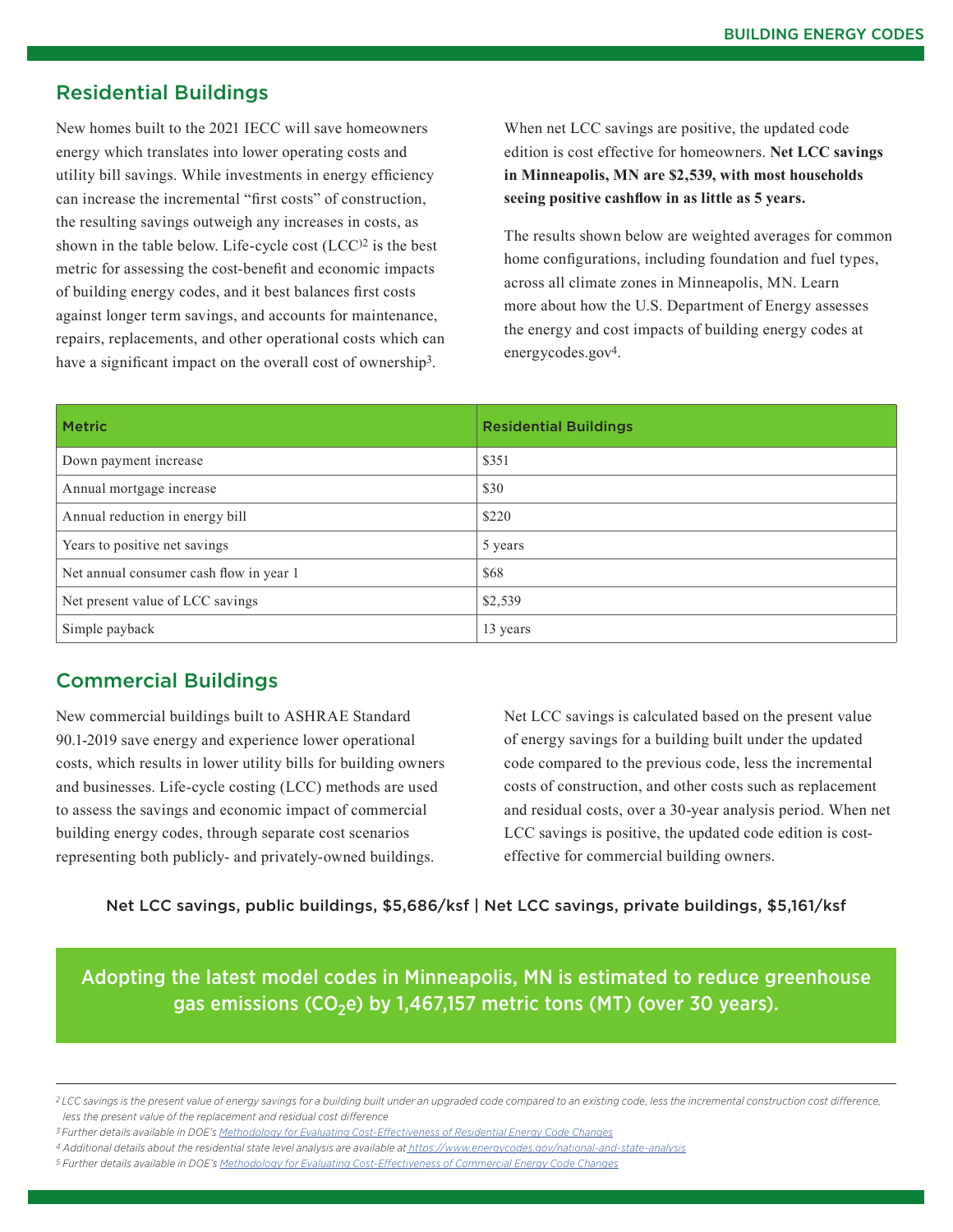The results shown below are weighted averages for prominent commercial building types across all climate zones in Minneapolis, MN. Learn more about how the U.S. Department of Energy assesses the energy and cost impacts of building energy codes at energycodes.gov<sup>5</sup>.

|                                                     | <b>Commercial Buildings<sup>6</sup></b> |                          |
|-----------------------------------------------------|-----------------------------------------|--------------------------|
| <b>Metric</b>                                       | <b>Public Buildings</b>                 | <b>Private Buildings</b> |
| Annual reduction in energy bills $(\frac{5}{ft^2})$ | \$0.06                                  | \$0.06                   |
| Added construction cost $(\frac{5}{ft^2})$          | (\$0.84)                                | (\$0.84)                 |
| Present value of replacement costs (\$/ft2)         | (S3.85)                                 | (\$3.69)                 |
| Net present value of LCC savings (\$/ft2)           | \$5.69                                  | \$5.16                   |
| Simple payback                                      | Immediate                               | Immediate                |

# Additional Economic and Environmental Benefits

Adopting the latest model codes in Minneapolis, MN is estimated to reduce greenhouse gas emissions  $(CO<sub>2</sub>e)$  by 1,467,157 metric tons (MT) (over 30 years). For perspective, this is equivalent to the annual emissions of 0.3 million passenger vehicles, 0.4 coal power plants, or 0.2 million homes.7

Greenhouse gas emission equivalencies are calculated based on estimated energy savings<sup>8</sup>. The avoided greenhouse gas emissions and corresponding impacts are presented in the tables below.

| <b>Metric</b>                                         | <b>Residential Buildings*</b> | <b>Commercial Buildings**</b> |
|-------------------------------------------------------|-------------------------------|-------------------------------|
| First year citywide $CO2e$ reduction                  | 2.411 MT                      | 513 MT                        |
| Cumulative citywide $CO2e$ reductions (over 30 years) | 1,108,587 MT                  | 358,569 MT                    |

| <b>Metric</b>     | <b>Quantity</b> |
|-------------------|-----------------|
| CO <sub>2</sub>   | 1,460,328 MT    |
| CH <sub>4</sub>   | 104MT           |
| $N_2O$            | 15 MT           |
| TOTAL (CO $_2$ e) | 1,467,157 MT    |

In addition, the latest energy codes yield several additional benefits which are not directly assessed in the current analysis. Building energy codes regulate existing buildings, delivering significant benefits to a city investing in its building stock. Buildings undergoing major renovations to components regulated by the energy code must be brought up to the same level of efficiency as newly constructed buildings. Depending on the retrofit, existing homes and businesses could see added insulation,

*\*As compared to the current residential city code \*\*As compared to Standard 90.1-2016*

*<sup>6</sup> In some cases, the added construction and replacement costs are negative. This occurs, for example, when there are net decreases in costs either from reductions in HVAC capacity or reductions in installed lighting due to lower LPDs.*

*<sup>7</sup> Citywide, environmental benefits are derived by multiplying the statewide potential benefits by the ratio of residential permits and population between the city and state for residential and commercial buildings, respectively.* 

*Additional details about the commercial state level analysis are available at https://www.energycodes.gov/national-and-state-analysis 8 Emission factor sources are a combination of EPA AVert (https://www.epa.gov/avert) and Egrid (https://www.epa.gov/egrid) tools for electric energy and the EPA AP-42 Report (5th edition) for natural gas and oil combustion on site (https://www.epa.gov/air-emissions-factors-and-quantification/ap-42-compilation-air-emission-factors).*  Factors for converting CH<sub>4</sub> and N<sub>2</sub>O to CO<sub>2</sub> equivalents from the IPCC 5<sup>th</sup> Assessment Report at https://www.ipcc.ch/site/assets/uploads/2018/02/WG1AR5\_all\_final.pdf.